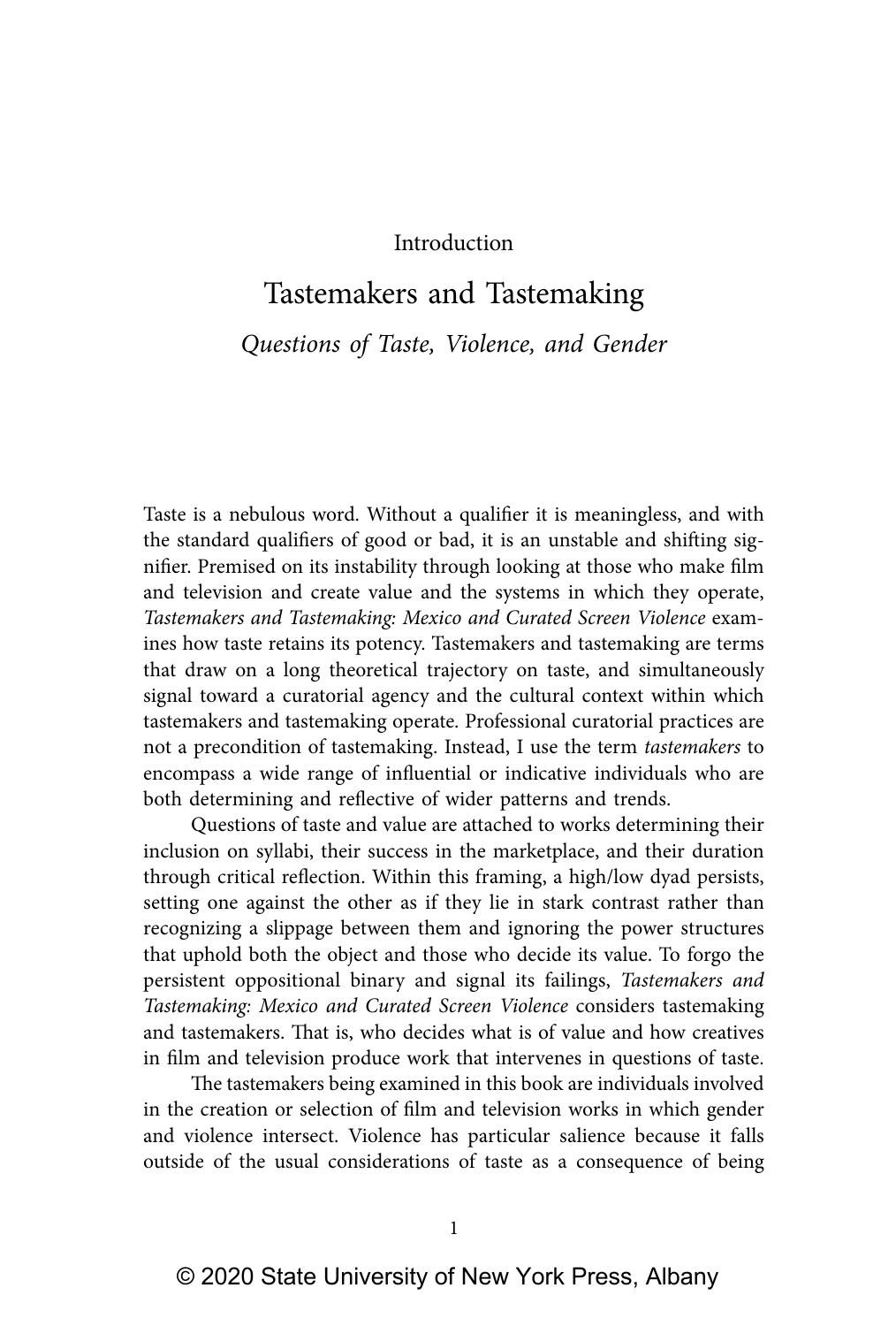inherently aberrant. To enact violence is to break with social or legal codes, which has to be justified through specific framing. There are parameters and guidelines to these that fit within national or international codes, but none are concerned with taste. Violence is innately excessive because it exceeds normative behavior and its screening is about provoking an affective response, all of which often indicate bad taste. Nonetheless, screen cultures have participated in the validation of violence, often ascribing it high value, but also interrogating its meanings. This leads to slippages that are not easily mapped and require mixed methodologies to unpack. Violence is enacted upon and by gendered bodies; therefore, to comprehend violence it is important to reflect on the ways the gender of the agent or victim can modify or amplify the violent act and how it is read. I propose tastemaking and tastemakers as a productive way of looking at gender and violence, by looking at who and what informs taste through the patterns and anomalies that are evidenced through the case studies.

Tastemakers are not merely gatekeepers, they are also engaging with and building upon ideas, histories, and traditions established by others. To operate in such a contested and complex field is to be bound by preceding norms and expectations of what should be valued and how particular media and forms can be appropriately deployed. Tastemaking as a verb encompasses the action of a tastemaker and the consequences of these actions. The case studies in this book reveal the outcome of the tastemakers' decisions and the cultural context they inhabit. *Tastemakers and Tastemaking: Mexico and Curated Screen Violence* explores how curation, prestige cinema, adaptation, and star and celebrity performances are all acts of tastemaking.

# Screen Violence: Reimagining the Past, Understanding the Present

Violence is a centrifugal theme in Mexican cinema and television whose recurrence allows for significant patterns and themes to emerge. Audiovisual violence is not indelibly attached to specific genres or styles, and yet it both disturbs and is an indicator of a rupture with normative behaviors. Tastemaking such disruptive events requires careful selection and an applied knowledge of prior patterns of creativity and an understanding of the signification of the violence within and beyond Mexico. The focus of *Tastemakers and Tastemaking: Mexico and Curated Screen Violence* is on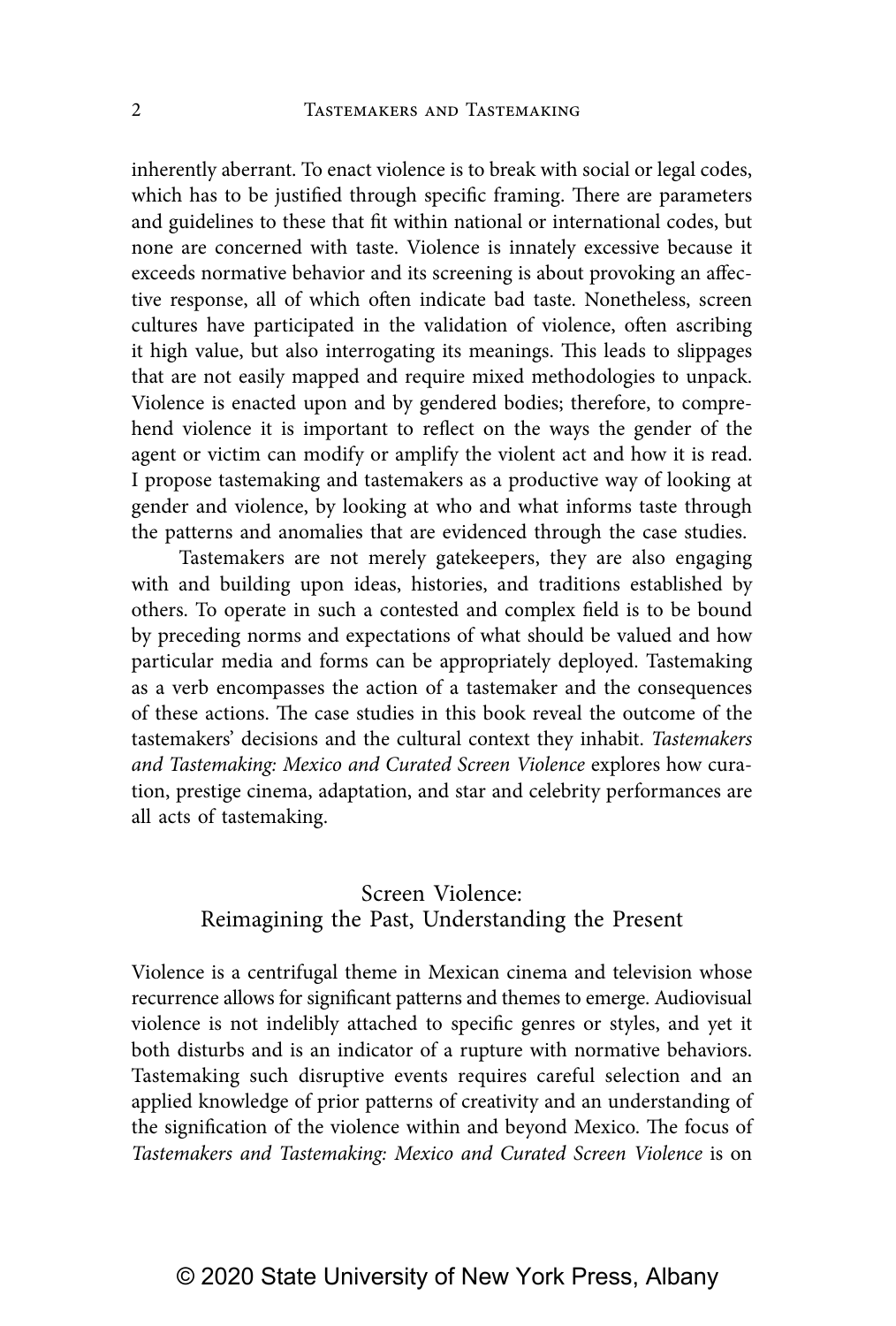three key moments that foreground the intersection of violence and its representation: the decadelong commemoration of the Mexican Revolution (1910–20) launched in 2010; the gendered violence that has taken place in northern Mexico since the late 1990s, specifically, the assaults on and murders of women; and the separate, but contiguous, violence linked to the illegal drug trade that escalated in the early 2000s and continues up to the time of writing.

The Mexican Revolution is the foundational narrative of the contemporary state reimagined according to the vagaries of the political period (see O'Malley 1986 and Benjamin 2000). The Revolution as political project originally functioned as a means of uniting a nation traumatized by violent combat and loss. Written using uppercase and imagined through multiple cultural texts including film and television, the Revolution has become more myth than reality, monumentalized, and, repeatedly, commemorated. The multiple versions of the Revolution have been ever evolving, navigating national and cultural shifts, and reimagined in tandem with political changes as oppositional or harmonizing articulations.

While the Revolution continues to inspire creative responses, reflections on the significance of past violence on the present take on different meanings when considered in the light of the more recent violence against women and those living with the consequences of the illegal drug trade. These bring the national and the transnational into question. Such violence is not unique to Mexico, although it has been heightened because of how the transnational illegal drug trade has dominated economic and political life in the late twentieth and the early twenty-first centuries. Therefore, to portray Mexico's problems requires a transnational perspective and involves transnational interests. To tell these stories of violence requires ethical tastemakers aware of the cultural landscape at a national and transnational level. But it often involves tastemakers who draw on a long history of missteps and false moves.

Irrespective of where it takes place, violence brings into relief how aesthetics can be a weak measure of value. Violence is a serious subject that presupposes clear demarcations of what is tolerable. Yet what is acceptable and deemed significant in its representation is ever evolving. Assessing violence as aesthetically pleasing is always difficult as it sits uncomfortably within questions of taste. The challenge in representing violence is that it can still fall at the edge of what is "good" taste, and yet representations that fall short of prestige productions can be deemed as diminishing to the experience of violence. "Quality" productions centered on violence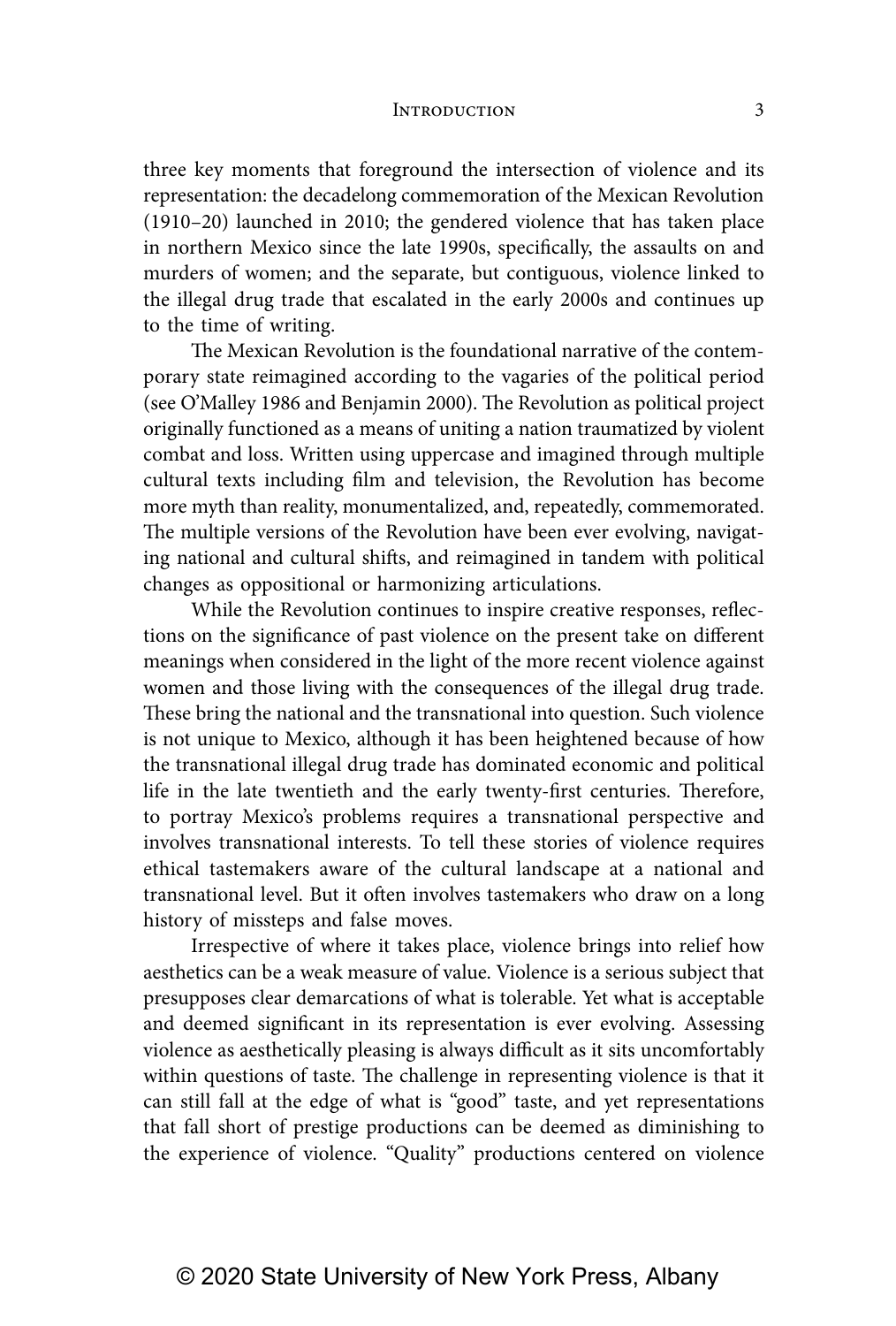can prove divisive because they can be hyperrealist and deemed excessive; generic representations can fall short of critical approval because they fail to convey realist violence, but they can prove popular. Violence is a useful way into thinking about tastemaking because despite its often high-value seriousness its appeal is situated and culturally determined.

Choosing to look at screened violence is to consider the spectacle of death and what it says about life. Violence proves a useful tool in considering tastemaking because it is the spectacle of humanity engaged in brutal behavior through inflicting pain or death on another. These are not acts where taste should figure, nonetheless taste predominates because inherent to tastemaking are ethical concerns. When lives are devalued in the representation of pain or death it diminishes life itself. Examining tastemakers and tastemaking violence is to consider who chooses to legitimate that which is often uncomfortable to legitimate and sits at the edges of taste.

### Audiovisual Violence, Death, and the Value of Life

The focus on violence in this book allows for the uncomfortable intersection of personal, political, and social concerns that require thoughtful, careful, and ethical considerations that already come heavily mediated because of the prevalence of the representation of violence on film and television. The consideration of violence through the perspective of tastemaking provides a new way into understanding cultural production and those who create and curate it.

Tastemaking violence supposes a series of choices that merit interrogation. This is particularly the case when the violence represented is of national and transnational salience that renders its audio-visualization and circulation potent and resonant for other national contexts. Violence comes with a complex intersection of the trauma of embodied experiences when these are events that are marked by questions of value and taste. Violence is associated with the worst impulses of humanity, yet it can be represented in a multitude of modes, genres, styles, and intentions. From early periods to the present day, there is a long history of audiovisual violence and an ever-expanding catalogue to be found in Mexican film and television that encompasses a wide gamut of genres, styles, and significant events.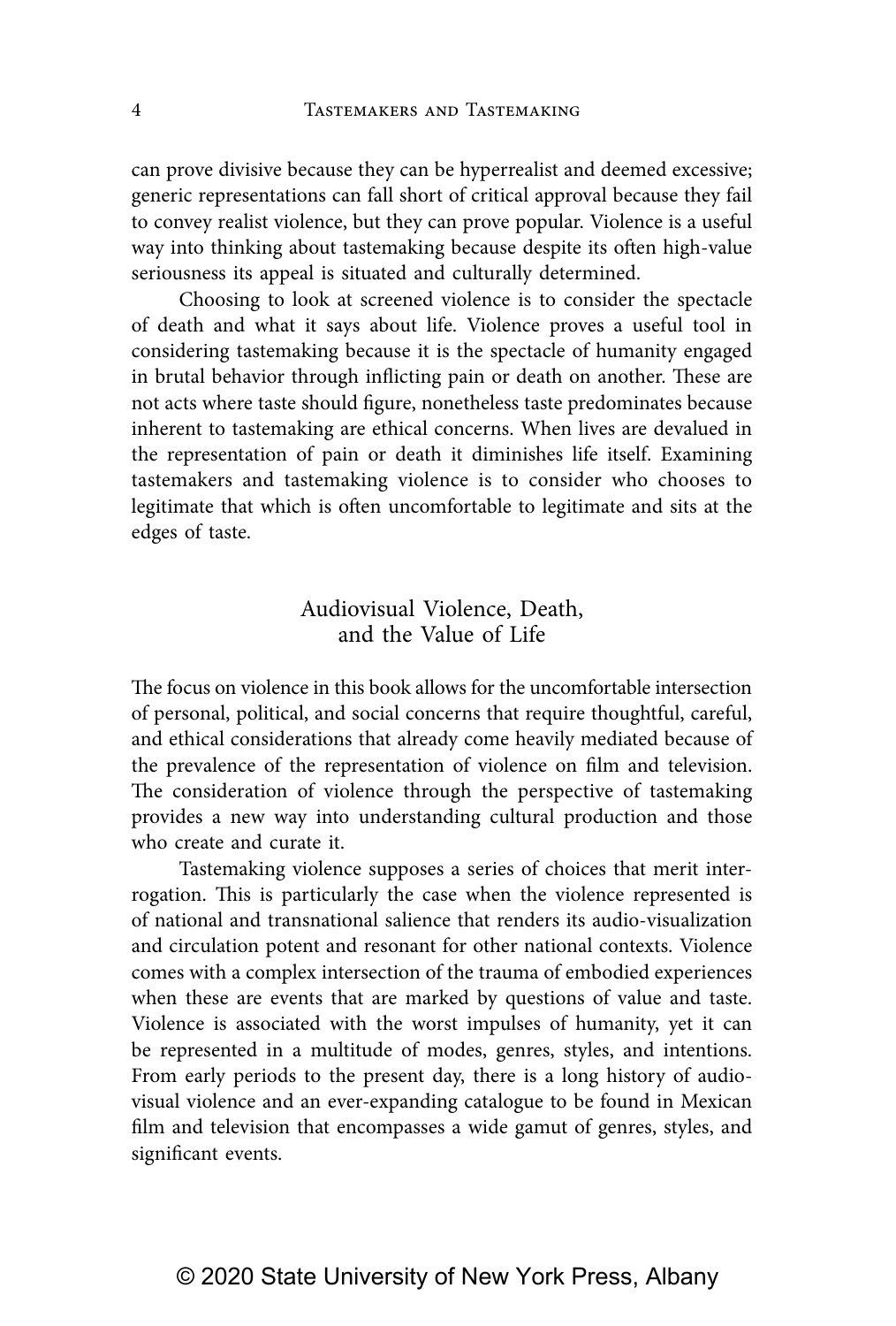While concurrent with the conflict, the earliest inceptions of audiovisual violence, such as *El automóvil gris/The Gray Car* (Enrique Rosas, 1919), drew on nonrealist genre cinema. This continued with few exceptions through to the Golden Age from the 1930s through the 1950s, with melodrama and romances as the most popular choices for films of the Revolution. Although they are numerous, few of these films have been deemed high value. As scholarly writing on film has developed and films have been included in a canon, violence and its representation on-screen attracts most critical attention when real or realist violence erupts in lived or mediated experience. One of these moments occurred in the late 1960s and into the 1970s when at several locations around the world the violent suppression of student protests, worker unrest, and civil rights marches resulted in citizens taking up arms. As a consequence, revolutionary, insurgent, paramilitary, and military incursions led to key conflicts that impacted within and across national boundaries. Firsthand and mediated experiences of violence and its aftermath put into relief the question of how to consider its representation. Violence in the cinema of filmmakers, such as the Westerns of Sam Peckinpah in the US or the documentaries of the Third Cinema filmmakers, brought the question to the fore for scholars and filmmakers of how and why violence should be screened (see, for example, Prince 1998 and 2003 and Chanan 2009). Of concern to many theorists are two separate and interrelated issues: how mediated violence can capture the actuality of violence and the subjectivity of those experiencing and inflicting the violence. Underpinning these reflections are the ethics of filming violence.

Filming violence approximates what it means to experience pain and death, both of which defy representation. Writing on death as a contemporary taboo, Vivian Sobchack (1984, 286) describes it as "a sign that ends all signs . . . always original, unconventional, and shocking, its event always simultaneously representing both the process of sign production and the end of representation." Sobchack's article is about documentary films, but her reflections are a fitting measure of ethical approaches to fiction film, in particular when based on real events. Integral to her approach is an ethical engagement with death on-screen, centered on issues related to the inscription of the body experiencing death, the slippery cultural codes attached to its meaning, the impossibility of its representation, and the act of seeing and looking at death as viewer and filmmaker.

There are equivalences in the dilemmas and questions that documentary and fiction film confront when screening violence. Unlike other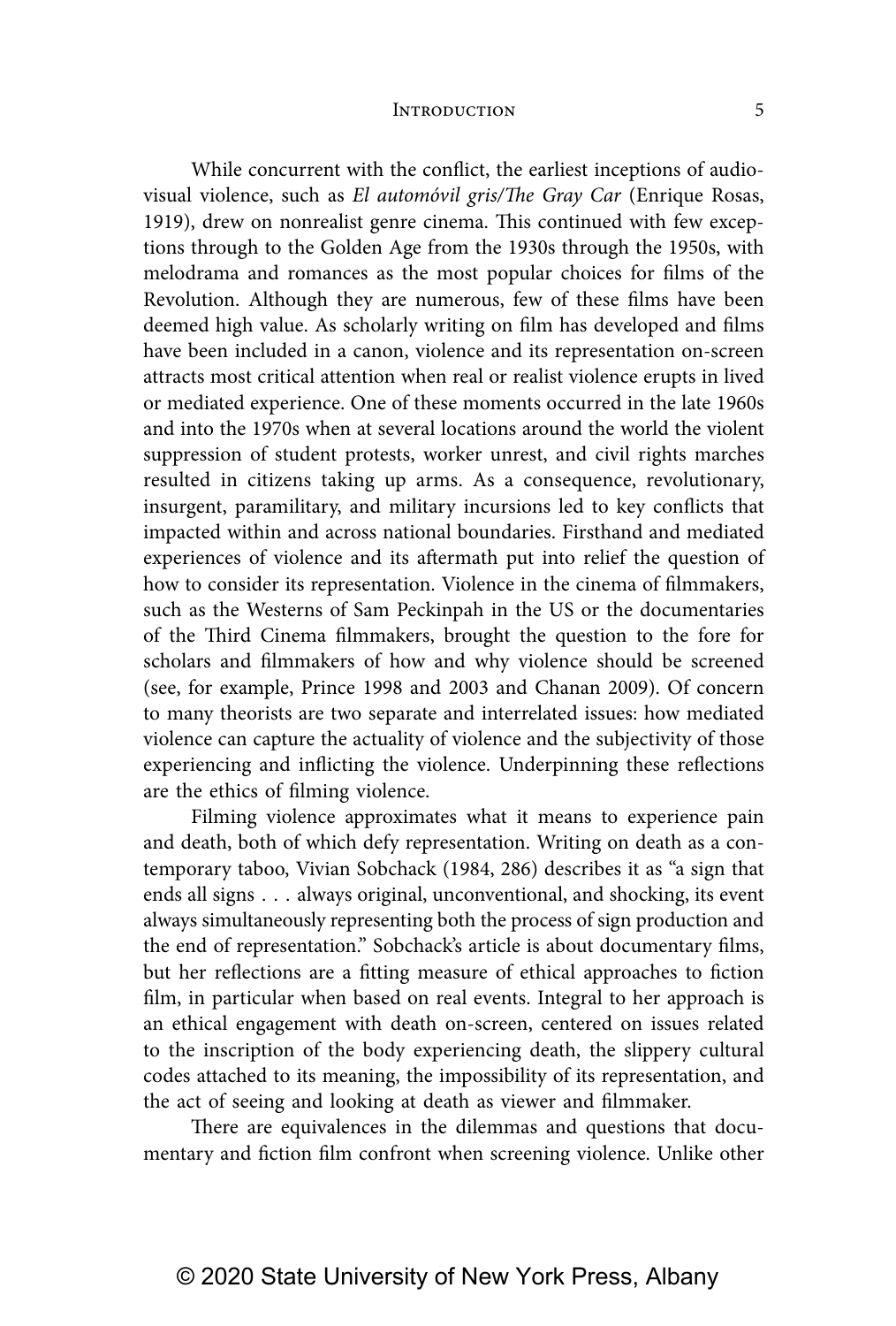aspects of life experiences, there is always value attached to the ethical representation of death because we are confronting our own mortality by observing death made "often excessively visible" (and audible) (Sobchack 1984, 287). Therefore, to represent violence is to attempt to represent that which "is experienced as confounding representation, as exceeding visibility" (Sobchack 1984, 287). Death is both impossible to represent and is inherently excessive, which has proven compelling for filmmakers, in part because of its elemental nature and, also, because it provides ample opportunity to dramatize excess and to experience living more intensely through confronting our own or others' obliteration. Tastemaking violence and death, because of its excessive qualities, throws into relief questions of taste and foregrounds how life itself is valued.

Clearly, then, evaluating violence defies clear and objective thought. Slavoj Žižek (2008, 3) suggests that "the overpowering horror of violent acts and empathy with the victims inexorably function as a lure which prevents us from thinking" and leads to an affective response clouding judgment because violence is "inherently mystifying." The challenge of understanding violence carries with it the vulnerability of life itself because we are confronted with death or its possibility through focusing on the body in pain.

The excess associated with violent death pushes it into the realm of bad taste. A recurrent motif in scholarly work on the representation of violence is the impossibility of conveying its signification because death is unknowable and inspires an affective response. These scholars touch on questions of taste related to violence and draw on our discomfort at witnessing death. Susan Sontag (2003) argues that carefully contextualized images can convince, change minds, and have a propagandistic role, but by themselves change nothing. What they have is a moral value that can be found in the excess and beauty of the image, which should focus and give subjectivity to the bodies in pain and suffering. As a theorist who grappled with the meaning of the surface and where to find its depths, Sontag (2003) considers the long tradition of war artists and photographers and their attempts to convey the horrors of war made more acute at a media-saturated moment when reality for those experiencing conflict or violence can feel already mediated. The morality or ethics lies in that violence is itself spectacular, as elucidated by Paul Virilio (1989 and 2005), that through mediation becomes spectacular. This doubling of the spectacular that becomes more spectacular makes violence difficult to apprehend and often excessive. As a way of understanding taste and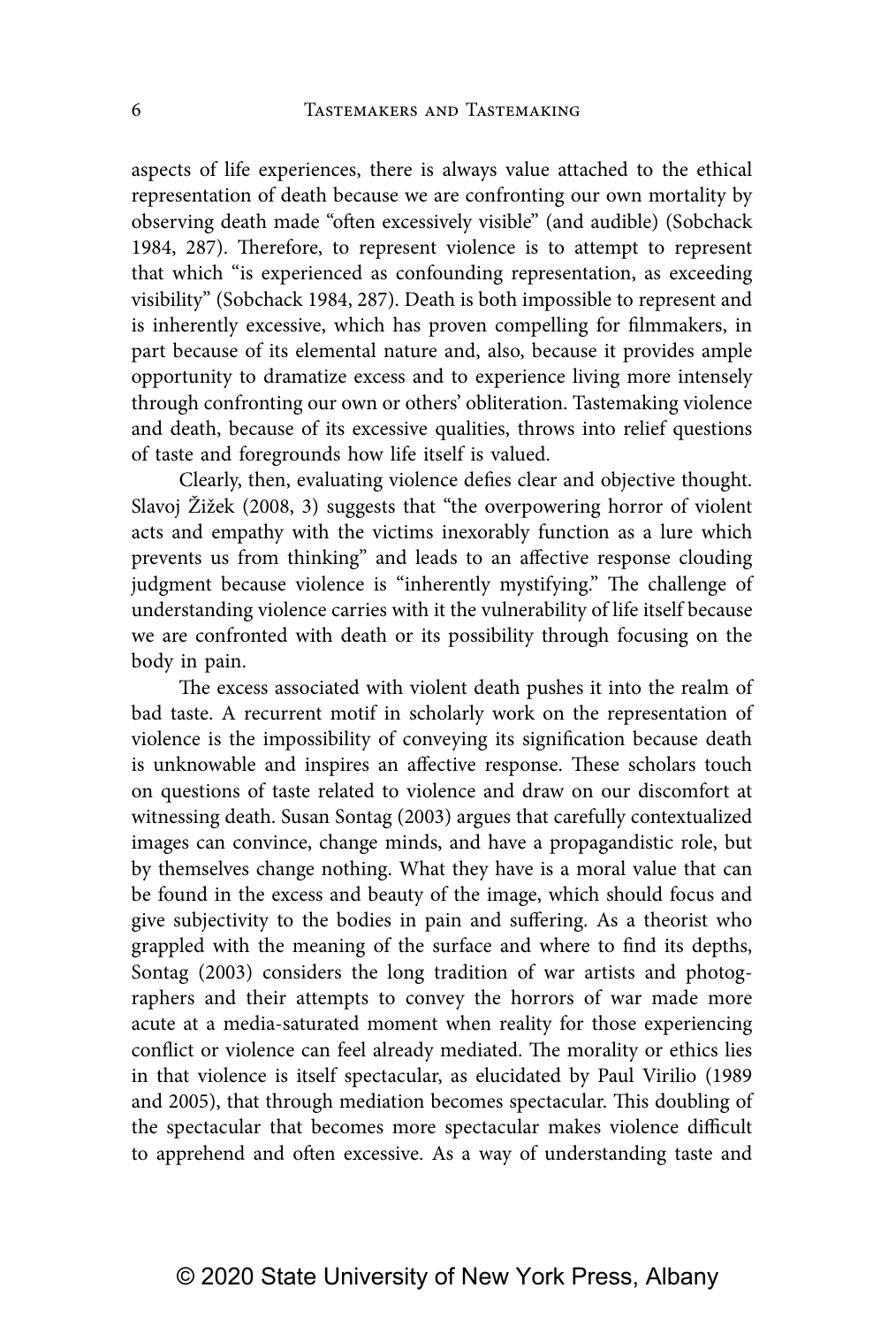violence, I consider how excess is integral to tastemaking violence in both prestige and genre films. Tastemaking violence means to intervene in a visual frame that has a long history and in an audiovisual field that is about creating an unsettling and uncomfortable spectacle of the experiences of pain and suffering.

Although not addressing Sobchack's (1984) or Sontag's (2003) approaches, Judith Butler (2009) has similar ethical concerns around death, life, and its representation. Butler considers the differential value given to individual lives in the way their deaths are understood as meaningful. She explores how lives are given value through being "apprehended" and "recognized" (Butler 2009, 1–6). Apprehension makes cognition and affect possible and determines why we grieve certain lives or ignore others. Recognition is determined by "'frames' that work to differentiate the lives we can apprehend from those we cannot" and, as a consequence, "subjects are constituted through norms which, in their reiteration, produce and shift the terms through which subjects are 'recognized'" (Butler 2009, 3). She draws on Walter Benjamin's use of the term *framing* to constitute what she calls a grievable life—that is, those lives that sit within the frame. Butler's use of frames builds on how the framing of an image is both a physical and visual delimiter and an allusion to the context in which it is consumed or reproduced. A frame contains both its limit and bears the potential to be undone (Butler 2009, 10). The metaphorical frame is allusive and becomes a specter that "figures the collapsibility of the norm" (Butler 2009, 12).

Butler (2009) plays with and explores the usage of frame to suggest how picture frames can be read as editorial decisions, whereby the frame focuses attention and should be interrogated because this focus provides meaning through selectivity. Framing is like curation. It decontextualizes until the frame becomes visible through stepping back and considering the structures that determine what we are seeing and, in an audiovisual field, hearing. Framing gives lives meanings by choosing whose story matters, which invites "reciprocity" and thereby can "constitute obligations towards others," which leads to grievability and a "presupposition for the life that matters" (Butler 2009, 14). Where Sobchack (1984, 288) writes about the dead as "other" having lost subjectivity, saying that "it confronts us and reminds us of subjectivity and its objective limits," Butler suggests that a figure who is still living also "falls outside the frame furnished by the norm" (2009, 8). Framing is editing, focus, attention, and narrative that can be invisible until you step back to pay attention to the choices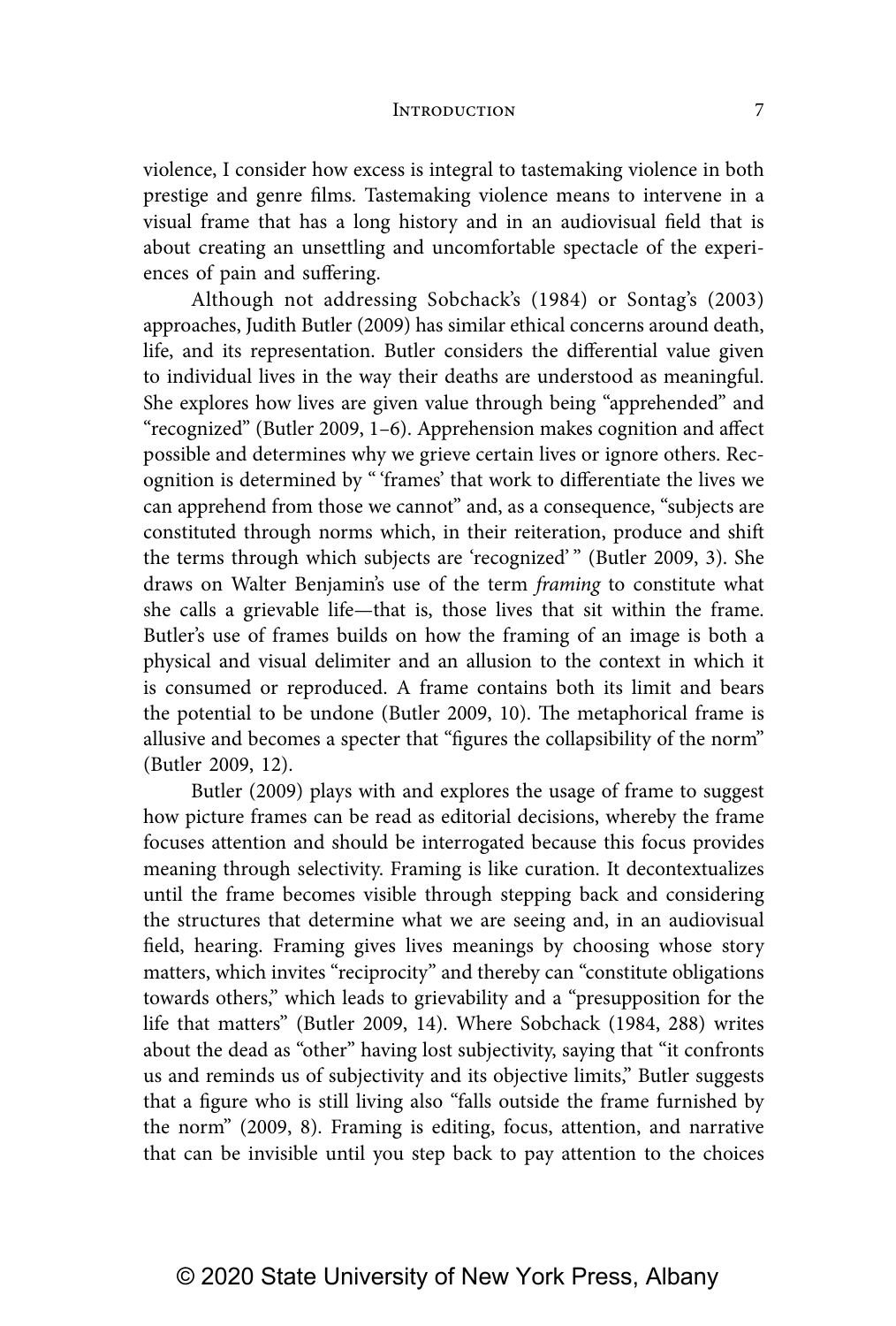made. Tastemaking is involved in this framing. The living and dead others become objects that exist as "a relentless double whose ontology cannot be secured" (Butler 2009, 8). Their lives cannot be apprehended because they fall beyond a recognizable frame. Framing is tied to tastemaking because it is the result of a series of decisions that draw from preexisting practices as well as proposing original approaches. For an ethical approach to tastemaking, the tastemaker must consider all lives as grievable, or at least those included in the frame. So, too, should any ethical analysis.

Life is made precarious when it is not apprehended and, consequently, does not matter. Combining these insights, a frame is a form of selection, curation, and tastemaking. For a death to matter it must be more than mere spectacle. The living and the dead must have subjectivity and be represented with an ethical approach in the full awareness that death has an affective force and is beyond comprehension. A frame helps to go beyond good/bad evaluations regarding aesthetic approaches and considers the subjectivity afforded those who experience violence in film and television. Butler's (2009) conceptualization of the frame informs how I am using tastemaking as a way of apprehending how life, violence, and death are given meaning on-screen.

# Gore Capitalism and Framing Grievable Mexican Lives

Value is placed on lives through how they are represented on-screen. To apprehend grievable lives, bodies in pain, and screened violence requires an understanding of the context in which they are produced. While there is a long history of the representation of violence in Mexico since the Revolution, the more than twenty years of violence in twenty-first century Mexico has led to an upsurge in commentary on mediatized violence that articulates the specificities of the local. Sayak Valencia's *Gore Capitalism* (2018) shares some common ground with Sobchack (1984), Sontag (2003), Žižek (2008), and Butler (2009) in her analysis of whose lives are valued. It is Valencia's contention that the macroeconomics of global capitalism, which privileges capital over people, collides with the particularities of the Mexican state, which has seen the dominance of the drug trade and resulted in a business that is transnational with experiences of violence that are highly localized.

Valencia finds the recent violence in Mexico to be integral to the current stage of neoliberal capitalism, which she calls "gore capitalism" (2018). She describes gore capitalism as "the price the Third World pays

### © 2020 State University of New York Press, Albany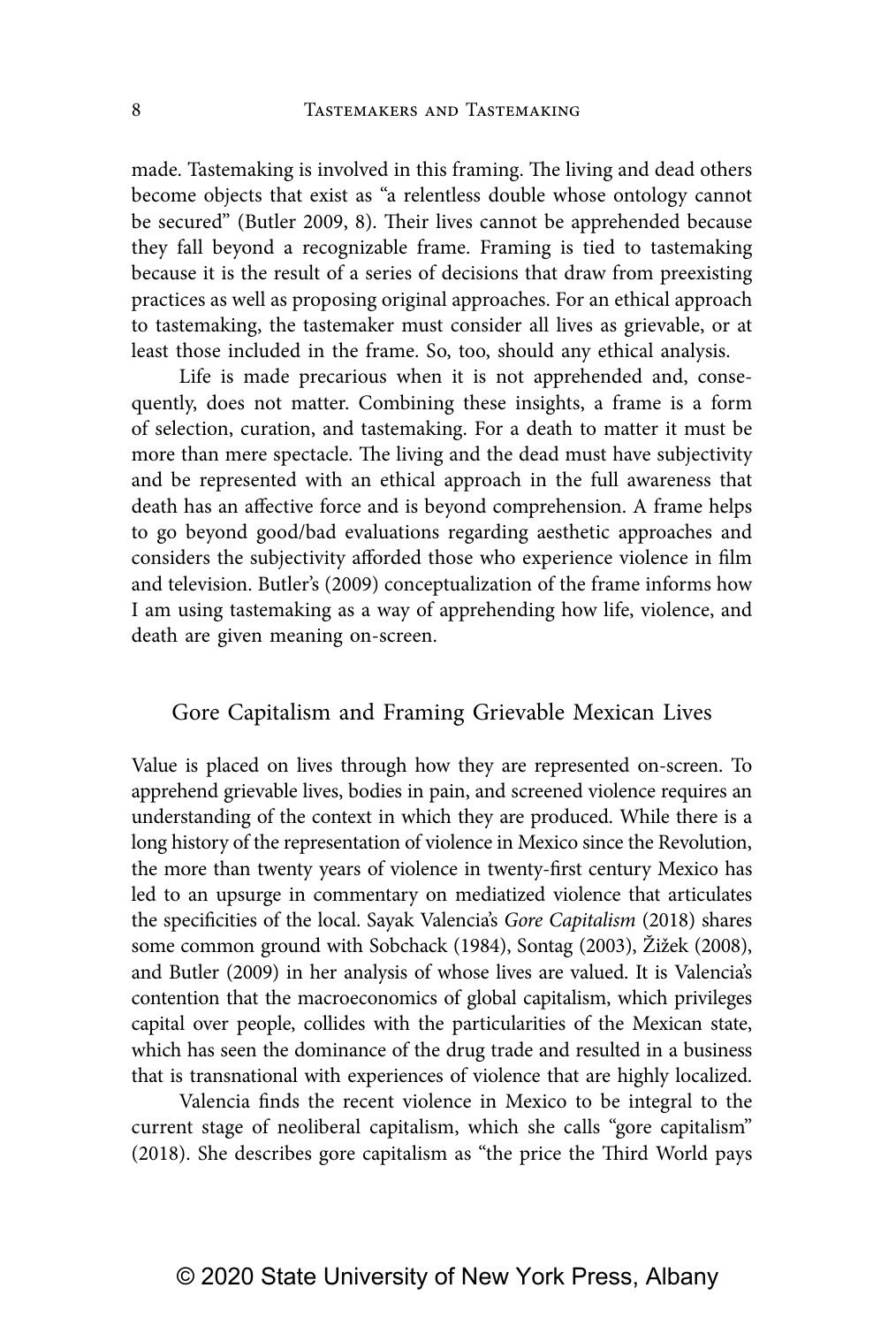for adhering to the increasingly demanding logic of capitalism" (2018, 19) that is played out in brutal and violent fashion because "the destruction of the body becomes in itself the product or commodity" (2018, 20). For her, the use of the term *Third World* is intentional and alludes to a South-South shared experience and conveys the continuing North-South (neo) colonial thinking that underpins the lack of subjectivity ascribed to those being tortured and killed. As with other terms she employs throughout the text, it is a deliberate rhetorical conceit to provoke the reader to challenge their own preconceived assumptions and discursive habits.

To convey how central extreme violence is to the late twentieth and early twenty-first century iteration of capitalism, Valencia (2018) takes the word *gore* from the term given to the low-value exploitation movies of the 1960s and 1970s that deploy a form of spectacularized violence as the core element of the narrative. By correlating the spectacle of violence with the current economic system, Valencia (2018) rethinks how the state, precarious labor, and exploitative work practices, alongside a dominant and lucrative drug trade, has led to a population vulnerable to violence either because of their involvement in the trade or as collateral damage. Like Butler (2009), Valencia's (2018) work demands that we reevaluate whose lives are valued as grievable, whether living or dead.

Valencia is positing that there is something integral to the lived experience under this form of capitalism with its precarious labor conditions, exploitative work practices, and mobile capital that facilitates extreme forms of violence and "extends from the peripheries of the planet to the center and vice versa" (2018, 35). She describes Mexico as a "Narco-state" and traces this back to the 1970s whereby "organized crime was born out of a corrupt, dismantled state that led the population into chaos" (2018, 47–48). This account is not unique to Valencia (2018), but her reading of what is taking place in Mexico is that it is an extreme example of gore capitalism. At the same time, she proposes a reframing of the structural and glocal (global-local) roots of the violence in Mexico that shifts it from a state of exceptionalism and highlights its reticular and interconnected nature.

Integral to how violence is performed is a key figure she calls the *endriago*, an individual who has emerged from the particularities of Mexican masculinity as they intersect with gore capitalism (Valencia 2018, 63–65). Gore capitalism has led to the "transformation of the cartel into multilevel corporation" (Valencia 2018, 146), and the *endriago* serves as a highly skilled employee in a complex chain whose methods "create a reticular and managed terror, transferred from the bodies of the injured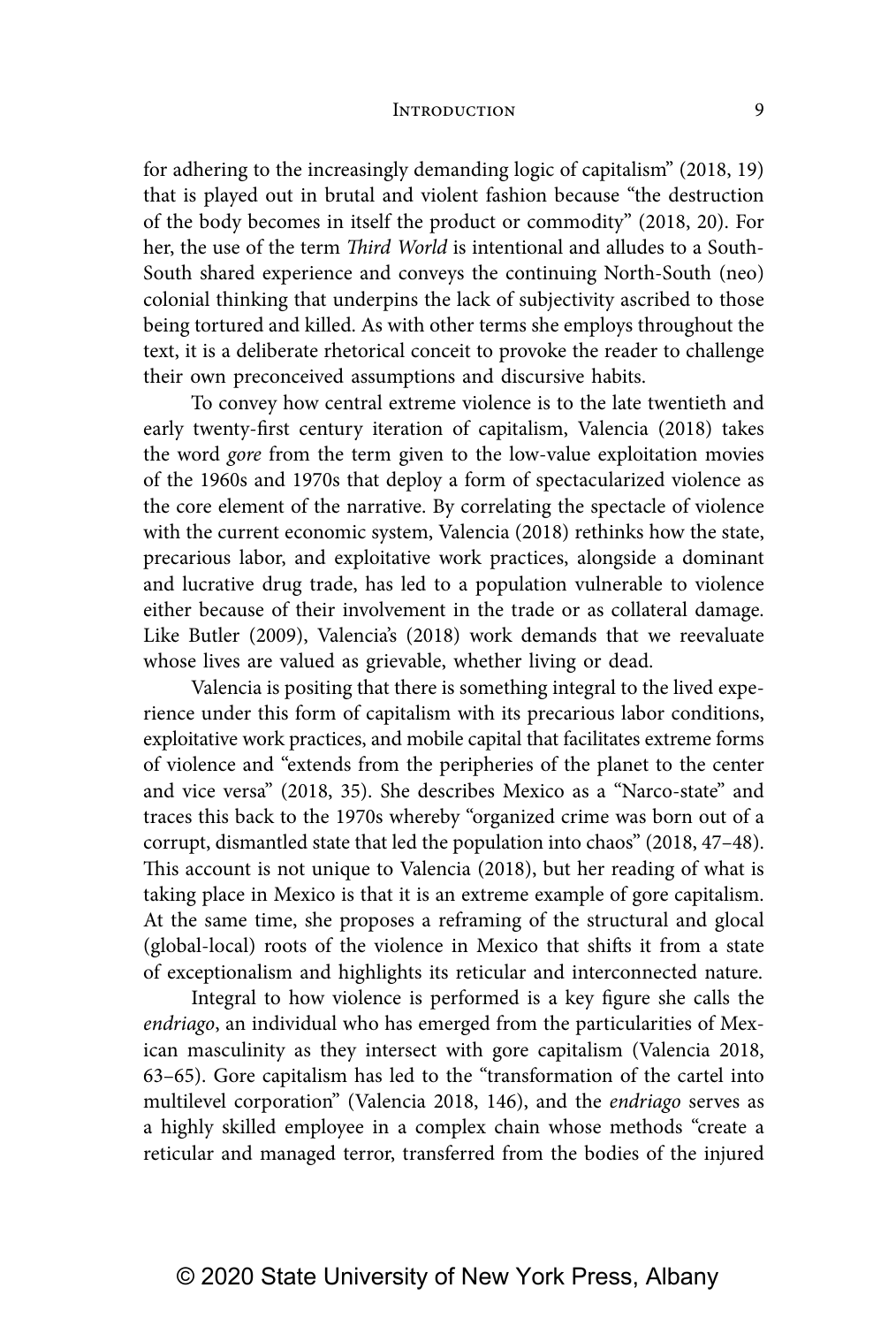and murdered into the bodies of those who have not yet suffered such violence" (Valencia 2018, 154). Valencia states that gore capitalism means that "violence is converted into a resource for the gangster to manage, produce, and sell; it has become the tool *sine qua non* to carve out a space in the capitalist ladder" (Valencia 2018, 197). Under this model, violence is not an aberration, it is part of a business model and its specularization is integral to that. Bodies are mutilated, tortured, and put on display so that they will be seen and form part of a terrifying spectacle that is a performance of power.

## The Symbolic Power of Language: Cartels, Narcos, and Feminicide/Femicide

Language matters when discussing violence. Valencia (2018) is not the only critic to find fault with representations of the illegal drug trade nor to foreground discursive practices. Oswaldo Zavala (2018) puts forward a challenge to academics, journalists, writers, and those involved in the creative industries (such as film and television) to rethink the language used to describe violence and deaths in the first decades of the twenty-first century. He asserts that the language used, such as "cartels" and "narcos," have their origin in militarized corrupt government activities and that "los 'cárteles' son un dispositivo simbólico cuya función principal consiste en ocultar las verdaderas redes del poder oficial" (the "cartels" are a symbolic mechanism whose primary function consists of hiding the true structures of official power) (Zavala 2018, loc 87).\* The language used and the representation of those involved in the drug trade and its control reinforce whose lives are valued and grievable. While not explicitly concerned with taste, over the course of his book he unpacks the popular representation of the figure of the drug trafficker with a particular focus on physical tropes and motifs that signal issues of taste. He describes gendered and status-related wardrobes and self-presentation that indicate whose lives are valued. Drug traffickers and cartel leaders are associated with specific musical choices (*narcocorridos*) and a consistent wardrobe of the *charro* (Mexican cowboy), pointed toe boots and broad-brimmed, high-crown cowboy hat, and are thereby marked as belonging to the rural

<sup>\*</sup>Unless otherwise stated, all translations are my own.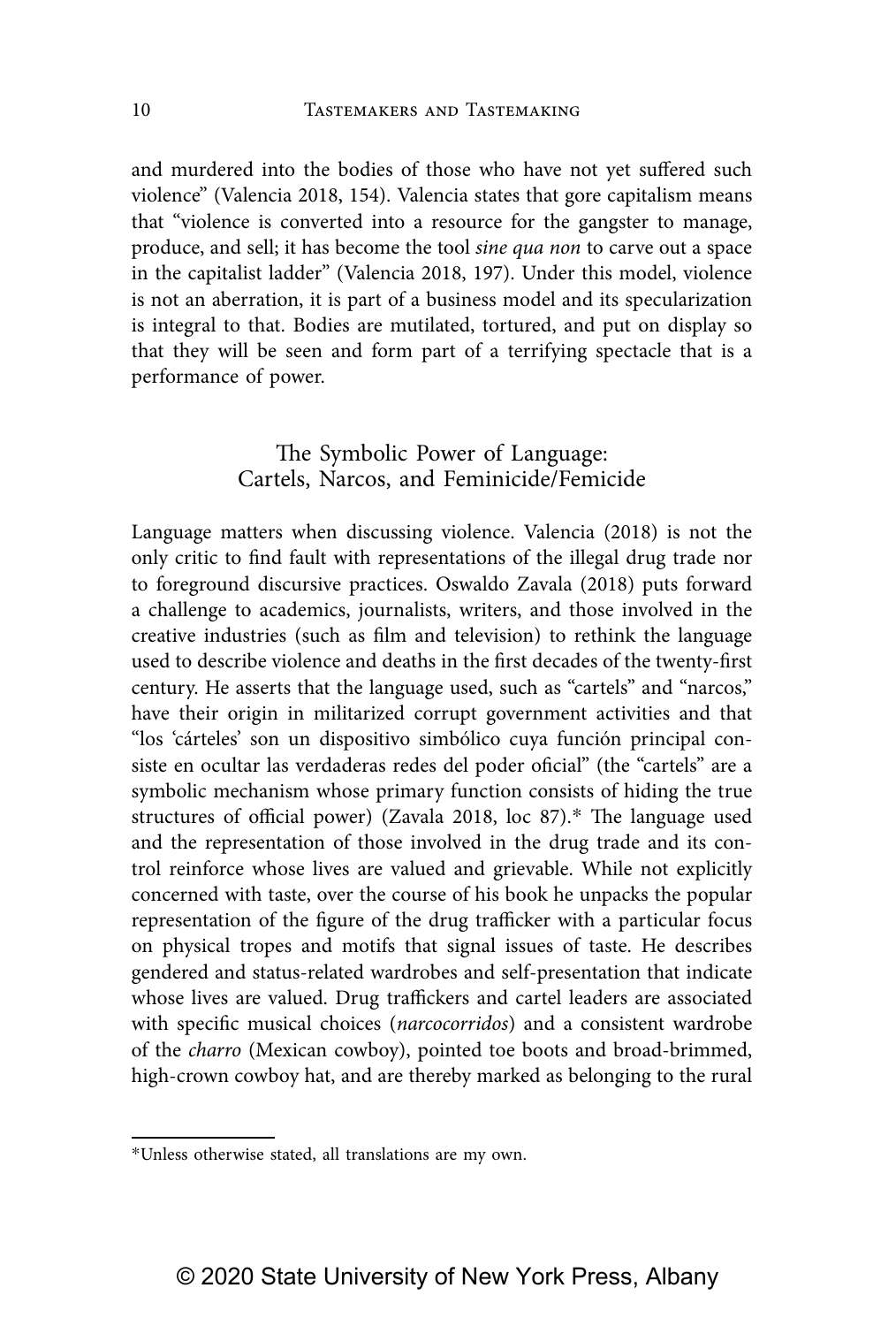working class with its concomitant denigrated taste (Zavala 2018, loc 11 and loc 375). Zavala ascribes blame for this characterization to novels, films, and television, which draw on the Mexican military's presentation of their imagined "narco" who they project as "todo lo opuesto del soldado: indisciplinado, vulgar, ignorante, violento" (the complete opposite of the soldier: undisciplined, vulgar, ignorant, violent) (Zavala 2018, loc 35). In its audiovisual representation, he has identified a differentiated, performative, and highly stylized presentation of taste in the soldier and drug trafficker's aesthetic, positing that the language used underpins suppositions about whose lives are grievable.

Like Valencia's (2018) assertion of subjectivity and agency when analyzing the specificity of the violence in Mexico, the power in interrogating "narco" for Zavala (2018) is to challenge the rhetoric from above whose discursive strategies condition ways of assessing the causes of, reasons for, and legacy of the violence while apportioning blame for what has happened. As has been asserted about the war on terror instigated under George W. Bush (Hables Gray 1997), the "war on drugs" and the control of the cartels is a war without an actual enemy or possible end: "El Estado fue a detener una Guerra de cartels inexistente porque los cartels no existen" (The State tried to stop an inexistent cartel War because cartels do not exist) (Zavala 2018, loc 178). His critique demands that responsibility be placed on the state for its complicity in the violence and on the creative community (he includes artists, writers, and film and television makers in this) for not taking responsible and ethical approaches to the representation of violence. Similar demands for care in representation can be found in Jean Franco's (2013, 15) analysis of the book-reading criminals who claim to be inspired by the heroic protagonists and the violence they inflict on others, suggesting that there are ethical requirements in language, aesthetics, and storytelling. Franco (2013) and Zavala (2018) are calling for an interrogation of the discursive field and, like Valencia (2018), for an ethical approach to the representation of the recent violence in Mexico so that screen violence does not merely reproduce myths or promulgate official versions that serve the interests of the few.

Another area where language is highly contested is the murder of women in Mexico. In the border town of Juarez, the growth of manufacturing jobs since the 1990s led to a large influx of young women. At about the same time there was an upsurge in the assault and murder of women. Few have been arrested for these crimes and, in the absence of justice, there has yet to be consensus about how to name the deaths of these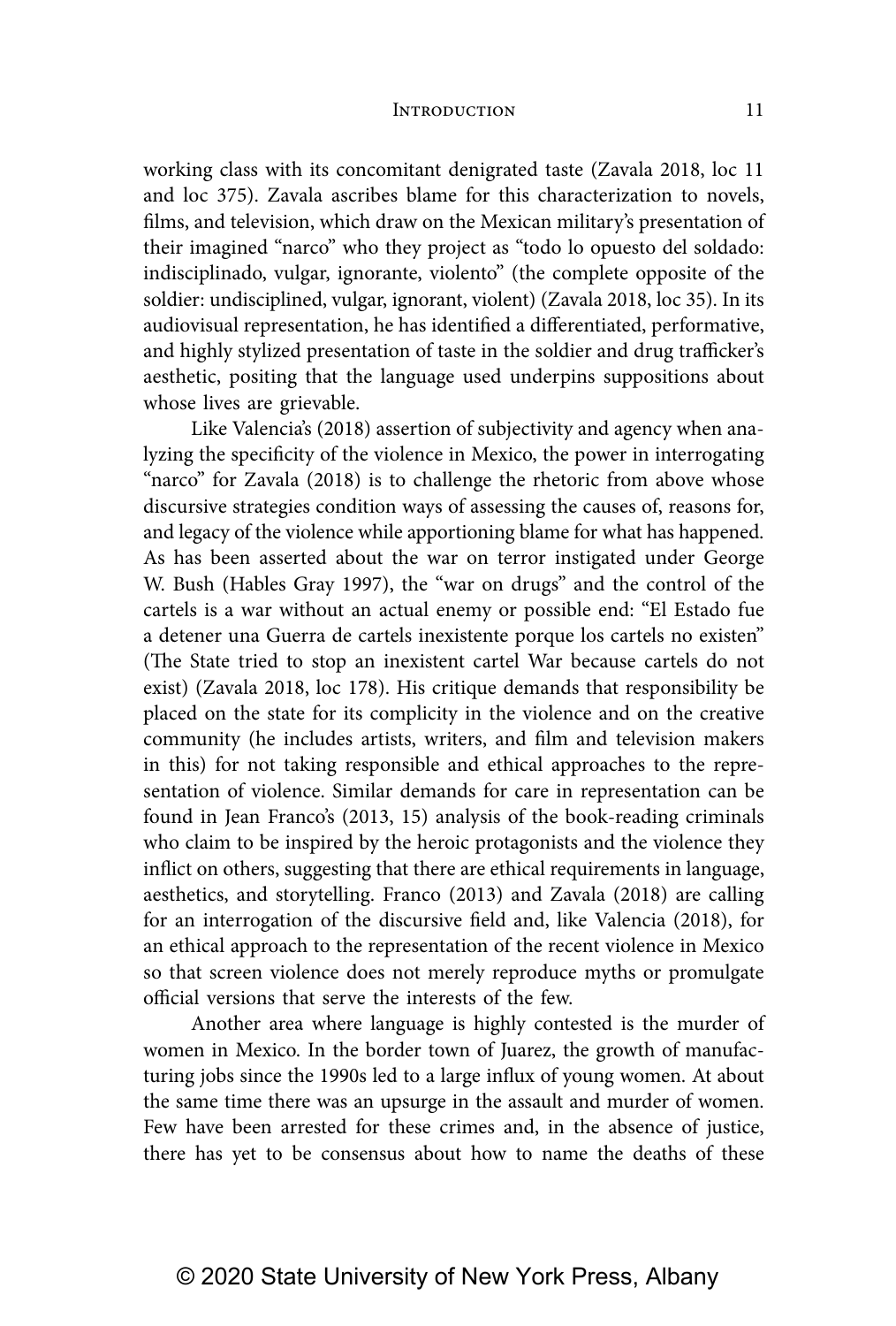women. While some use the term *femicide*, others use the term *feminicide*. While both terms mean the killing of women, feminicide is more politically inflected with a more inclusive understanding of gendered identities and self-presentation (Fregoso and Bejarano 2010, 3–8, and Driver 2015, 9–11). Rosa-Linda Fregoso and Cynthia Bejarano (2010) and Alice Driver (2015) make a strong case for the use of feminicide when discussing cultural production and representations of this gender-based violence. I have chosen to do the same as the journalist Ed Vulliamy, who uses femicide/ feminicide interchangeably to mean "the mass slaughter of women" (2011, 160). In following his lead, I am trying to be as inclusive as possible and to account both for the different views on and uses of these terms, not only by scholars but also by activists and families of the victims, and for the broad spectrum of individuals who identify and read as women.

Valencia's (2018) and Zavala's (2018) contention that structural violence is at the root of the recent violence in Mexico is consistent with that of Tamar Diana Wilson's analysis of the working conditions for women and their experiences of "prevailing gender regimes" (2003, 56). Wilson marks out the gendered dynamics of women's experiences in *maquiladoras*, the large assembly-line factories making tariff-free goods for export that are the most significant employers in the border cities. Wilson finds that women who work in *maquiladoras* have economic independence, which is curtailed by a paternalistic "gender subordination on the shop floor" (2003, 64) that is systemic and foments "a machismo that works in the interests of the class that owns and controls the means of production" (Wilson 2003, 66). Wilson does not discuss femicide/feminicide but does unpack how gendered relations are embedded in the ways women's labor is integral to the current model of capitalism that "is predicated on exploiting cheap wage labor" with women as "the cheap labor force par excellence" (2003, 56). She concludes that there is a gendered dimension to the lived experiences of women in areas where the prevailing culture is the exploitation of cheap labor. These women are already devalued in their everyday lives and the manner in which they are killed is an extension of that. As Ed Vulliamy notes, their bodies are left "in public places, not even like animals, more like trash" (2011, 160). They are assaulted, murdered, and disposed of as if they and their families did not deserve human dignity.

The women's devaluation and treatment as if they were disposable further extends to their treatment by the elite and officials after their death. In the absence of justice for the victims, there is a continued sense that proper investigations are not being carried out and the perpetrators are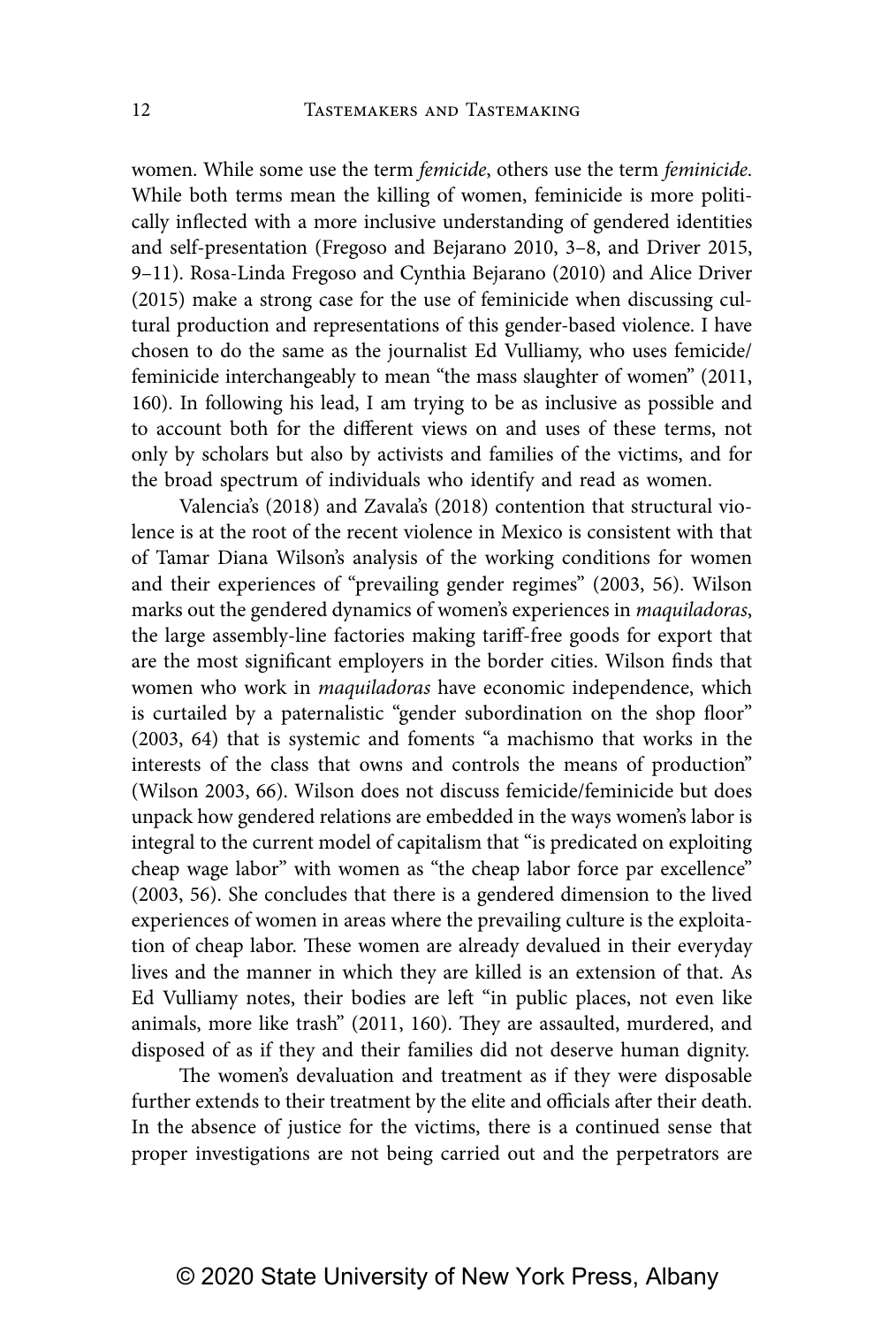not being prosecuted. This leads to suspicion of the justice system by the families and locals. As Vulliamy states, there are "either outright denials or silence from the authorities over their [the women's remains] existence—as if there was something to hide; something worse than ineptitude" (2011, 161). Horrific violence has been committed on men and women in the last twenty years in Mexico, but there is a particularity to the gendered violence that has to do with power and the economic shifts in Juarez that has led to much media and activist attention.

The important work carried out by relatives of murdered women, activists, and their allies draws attention to the specificity of the murders, the impunity with which murderers have operated, and the considerable flaws in the Mexican justice system. Wilson (2003), like Fregoso and Bejarano (2010), Driver (2015), Zavala (2018), and Valencia (2018), signals that these systems are not particular to Mexico, they are just heightened there because of the numbers of *maquiladoras* and the practices inherent to them. Wilson (2003) draws on research carried out in other locations across the Global South where similar patterns are in evidence. The murderers have been able to act with impunity because of the particularities of systemic issues within Mexican justice and policing that have been subject to investigation and political debate in recent decades. What is evident from work by Wilson (2003), Fregoso and Bejarano (2010), Driver (2015), Zavala (2018), and Valencia (2018), and the sometimes highly contestatory discussions surrounding the recent violence—whether drug-related, resource-related, or gendered—is that language should be interrogated for its potential to conceal structural problems and to justify and commit further violence. At the same time, the shorthand that certain language allows facilitates discussion and analysis of the broader ramifications of audiovisual representations of this violence. Where I use such contested language as femicide/feminicide, cartel, and narco-violence, in my own analysis of these representations it is with the caveat that I mean to challenge the power dynamics and structures that enable such violence in the first place.

### Reflexive and Relational: On Good and Bad Taste

Violence sits within and beyond taste because of its power as spectacle. This allows for reflections on the nature of taste. To ascribe violence a value in relation to taste troubles categories that are already fluid. "Good" and

## © 2020 State University of New York Press, Albany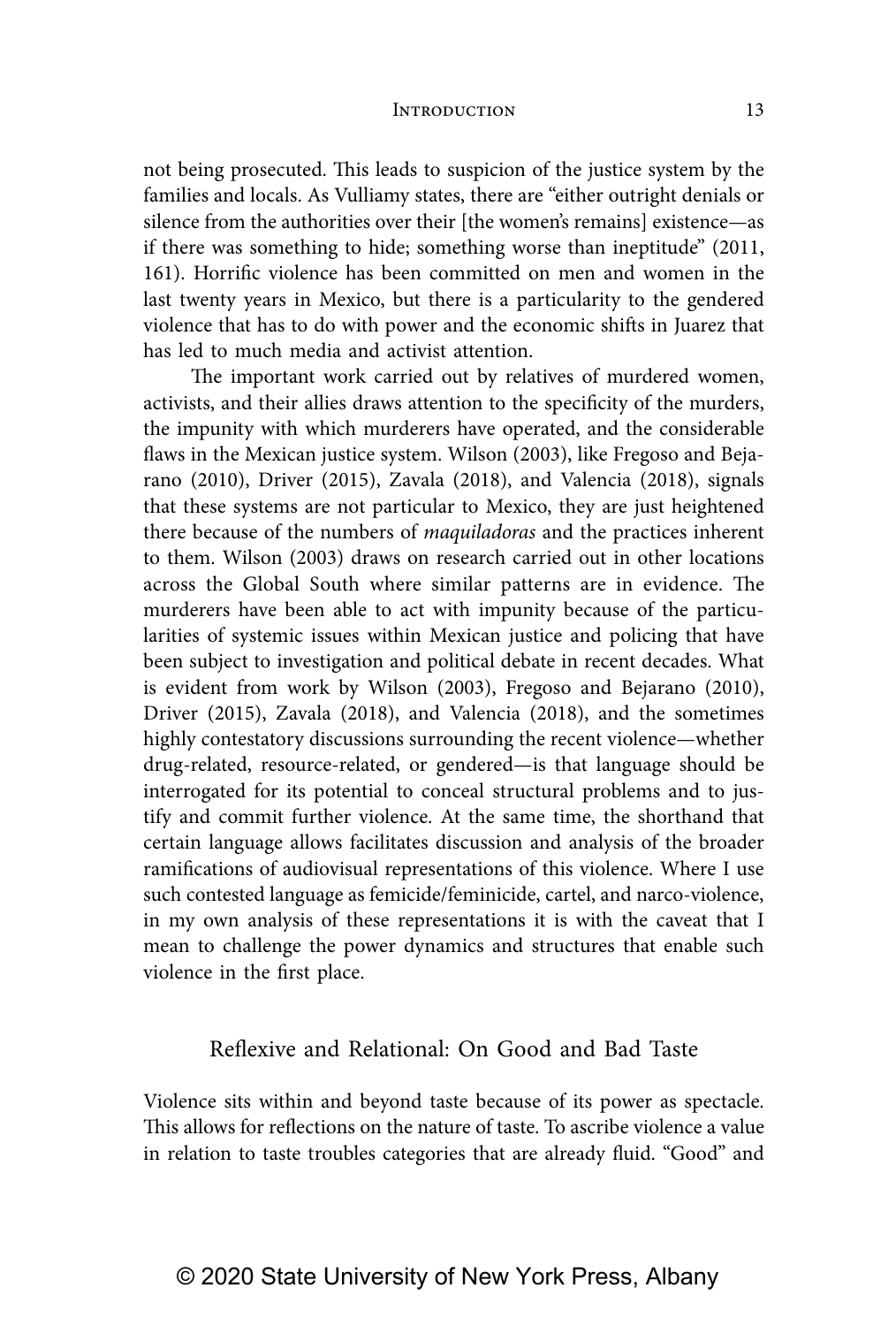"bad" persist as qualifiers of taste despite their subjectivity and indeterminacy. Both will appear throughout this book to indicate preconceptions of how certain texts are valued. However, prestige, distinction, and value are more useful key words in the analysis of taste. These have emerged from the writings of the French philosopher Pierre Bourdieu (1993 and 2010). Writing about taste and distinction Bourdieu explores how class determines what he calls "cultural competence" because (in France as it is in Mexico) value is linked to access to educational attainment that unlocks the "code, into which it is encoded" (Bourdieu 2010, xxv). The work of art cannot be fully understood without understanding these codes, whereby "the beholder cannot move from primary to secondary meaning" (Bourdieu 2010, xxvi). His is a landmark work that considers how taste is reflexive, because it "classifies, and it classifies the classifier," and relational, because as social subjects, distinction emerges from understanding the codes and knowing what works are imbued with high-value prestige and merit approval or have low value and, therefore, are dismissed (Bourdieu 2010, xxx). It is clear from Bourdieu's work that taste is not fixed; instead, it is the product of evolving interpretations by social actors. To remain hidebound by taste is to attach decisions based on indeterminacy.

Although Bourdieu's work has proven invaluable in exploring taste as a site of privilege that is legitimated by institutions and individuals interested in exclusion and gatekeeping it still has not succeeded in upending rigid ideas about good and bad taste or the ways high and low value are attached to work. Taste—good and bad—is highly situated and historically determined. Good taste is repeatedly validated through cultural institutions, awards and prizes, funding bodies, curricula, and other canonical means. All the shifts, debates, and challenges to what should attain legitimation does not mean that there is consensus about what good taste is, nor, indeed, what taste is. Good taste does not assert itself as such, often validating itself against that which it is not. More illuminating work on bad taste and its links to popular or mass appeal helps to track the shifts in the conceptualizations and challenges to the idea of taste.

To find fuller explorations of the value and significance of how bad taste is attached to work that falls beyond the parameters set out by arbiters of high-value work, it is useful to consider the work being carried out on the concept of kitsch. Upending the idea that kitsch is the "Esperanto of awfulness," Ruth Holliday and Tracey Potts (2012, 120–27) suggest that kitsch, allied with camp as its cheerleader, is a direct challenge to fixed boundaries between "good/bad" taste. As defined by Sontag (1967), camp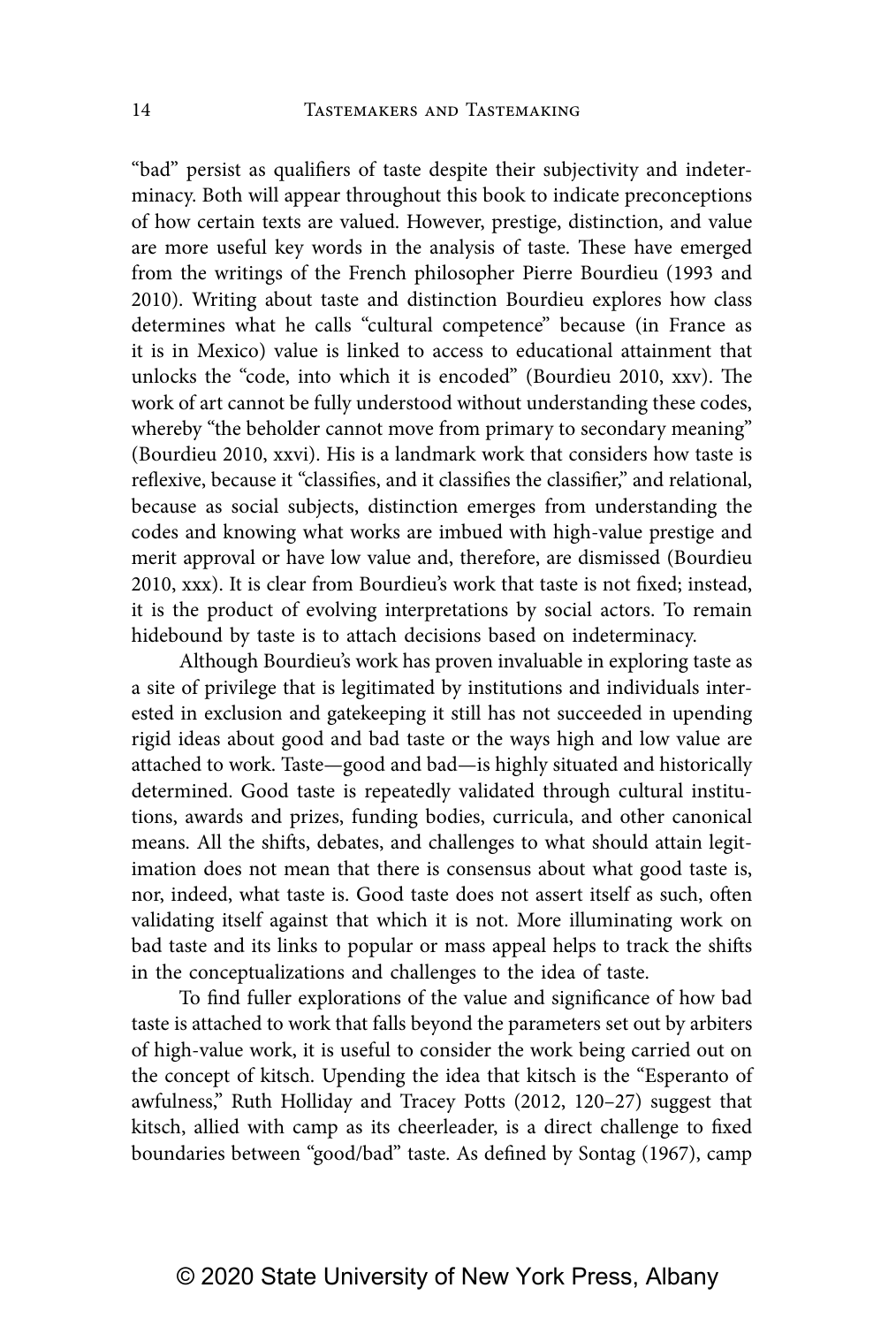has been aligned with gay (and more latterly queer) culture as outsider alternative aesthetics that embrace 'bad' taste deliberately and, frequently, ironically. Recognizing this self-awareness and extending Sontag (1967), Holliday and Potts (2012, 141) suggest that camp and kitsch aesthetics show that "one must have good taste in order to know what bad taste is." That is, bad taste has a rich encoding that is often unrecognized and can be a form of "good" taste. Their argument further illustrates how low, popular, and vulgar (pace Bourdieu) taste is merely about the classifier rather than the work itself. What such in-depth explorations of "bad" taste tell us is that taste itself as a pervasive concept persists because it validates insider and outside status while, simultaneously, as a fixed concept or classificatory system it does not exist. To dismiss work and who consumes it as lacking the capacity to understand its codes reflects back on the classifier, who I refer to as a tastemaker. *Tastemakers and Tastemaking: Mexico and Curated Screen Violence* repositions the argument by looking more closely at these classifiers.

Despite the widespread adoption of Bourdieu's scholarship, and further work carried out by others, such as Sontag (1967) and Holliday and Potts (2012), and the shift toward the celebration of trash in film studies led by Jeffrey Sconce (1995), there is still resistance to breaking with binary thinking around taste. *Tastemakers and Tastemaking: Mexico and Curated Screen Violence* proposes that individuals and institutions can be tastemakers engaging in the act of tastemaking. By foregrounding tastemakers I highlight the provisional nature of taste and consider tastemaking as an act that is relational, dynamic, and subject to multiple influences.

### The Culture of the National and Public Institutions

Discussions related to value and taste are not new to Mexican cultural scholarship. Jesús Martín-Barbero (1987), Edmundo Paz-Soldan and Debra A. Castillo (2001), Franco (2002), and Paul Julian Smith (2014) have argued for the need for television studies because of television's vitality, circulation, distribution, and significance. Nonetheless, it has yet to take root. While hampered by questions of class, race, and gender, as elaborated by Bourdieu (2010), this lack of wholescale ease with low/bad taste is the result of gatekeeping. In their assessment of the gaps in current scholarship when analyzing Latin American exploitation (Latsploitation) film, Victoria Ruétalo and Dolores Tierney recognize this tendency: "For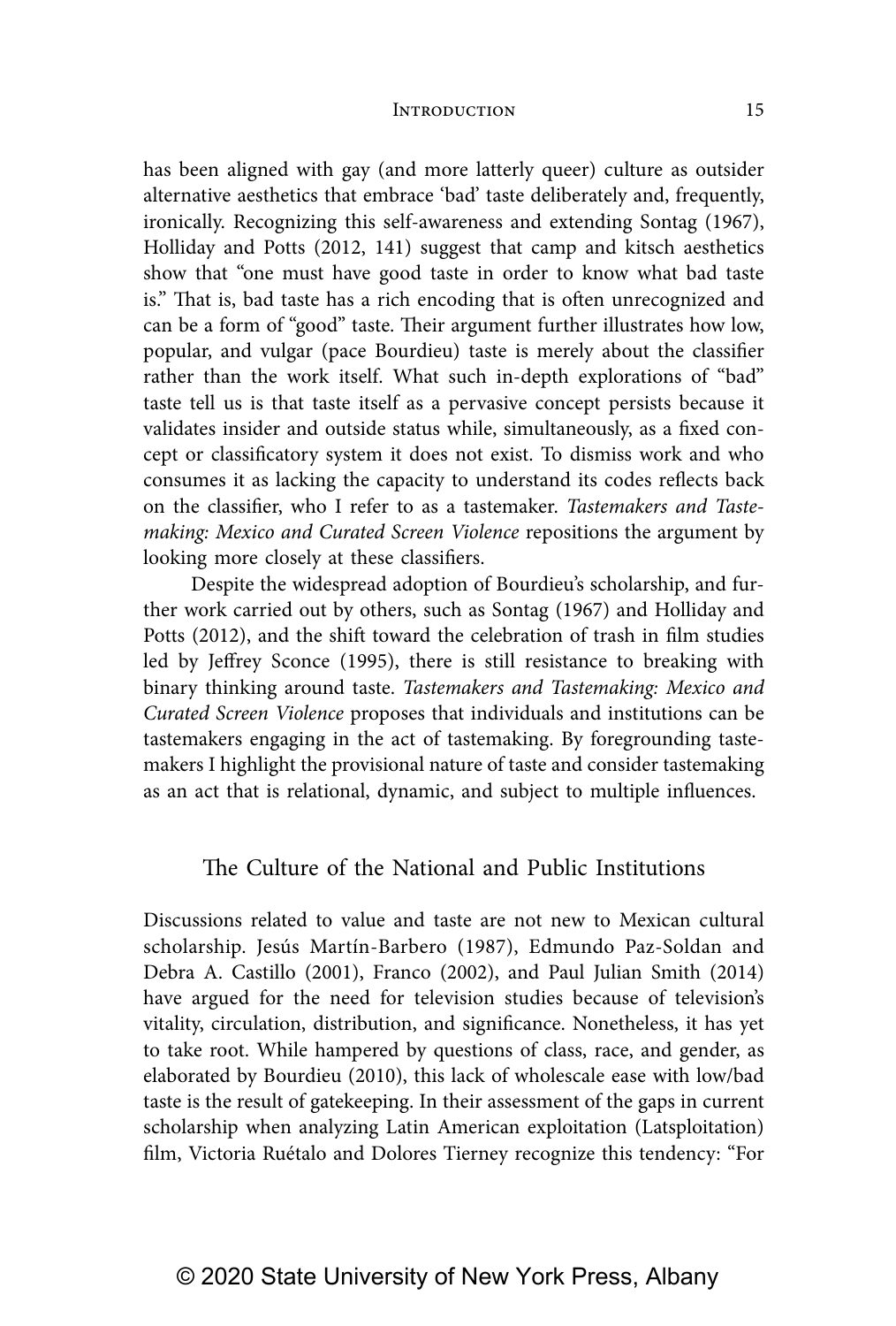a critical elite (those who historically define the parameters of national culture) anxious to emphasize the prestige of their own national cinema, those often badly made, 'low'-culture genre films (fantasy, horror, wrestling, sexploitation, gore) provide little cultural capital" (2011, 1). Recognizing the connections between national culture and value and building on Sconce (1995), Ruétalo and Tierney's (2011) work has broken some ground by challenging prior assessments and asserting the value of such films. But a more widespread adoption of a critical position toward gatekeeping is still tentative and slow in Mexican and Latin American scholarship.

Ruétalo and Tierney (2011) are not the first to argue for the need to examine taste, prestige, and value. The work of a number of noteworthy proponents of the importance of understanding noncanonical, populist, low-value work and of examining its cultural significance will inform discussions in this book. A noteworthy figure in Mexico, the journalist, author, and chronicler Carlos Monsiváis (2000, 2004, and 2009), championed popular culture, its consumption, and the representation of gender and class in literature and film. He suggests that kitsch is a Latin American vernacular (Monsiváis 2000, 47). This tells of his nuanced understanding of work that has mass appeal and to which he ascribes encoded depth and richness.

Mexico, as a nation-state with distinct characteristics, has imagined itself into being since and through the Revolution by investing in a lively cultural industry. Integral to this is the film and television industries, and, as Monsiváis (2000) and, more latterly, Ignacio Sánchez Prado (2015) and Smith (2014) have explored, these often deploy forms sitting at the periphery of taste. From such scholarship it is clear that there is much to be gleaned from work that is deemed of low value. Where what has been produced is not fixed to any particular government nor to a consistent agenda, the imagined nation (cf. Anderson 1983) came into being through audiovisual narrative forms. The 2010 commemorations have been an opportunity to reflect on and measure the failures and successes of the Revolution, which make it a productive moment to examine how culture has been employed in tastemaking practices. To do this I look at an institutional curated film cycle (chapter 1) to examine their significance in the face of this commemorative moment and take neglected adaptations as reversionings of narratives of the Revolution (chapter 3).

Mexico has a large number of public institutions dedicated to culture and history. Much important work has been done to understand their significance at a national level and through comparison with other Latin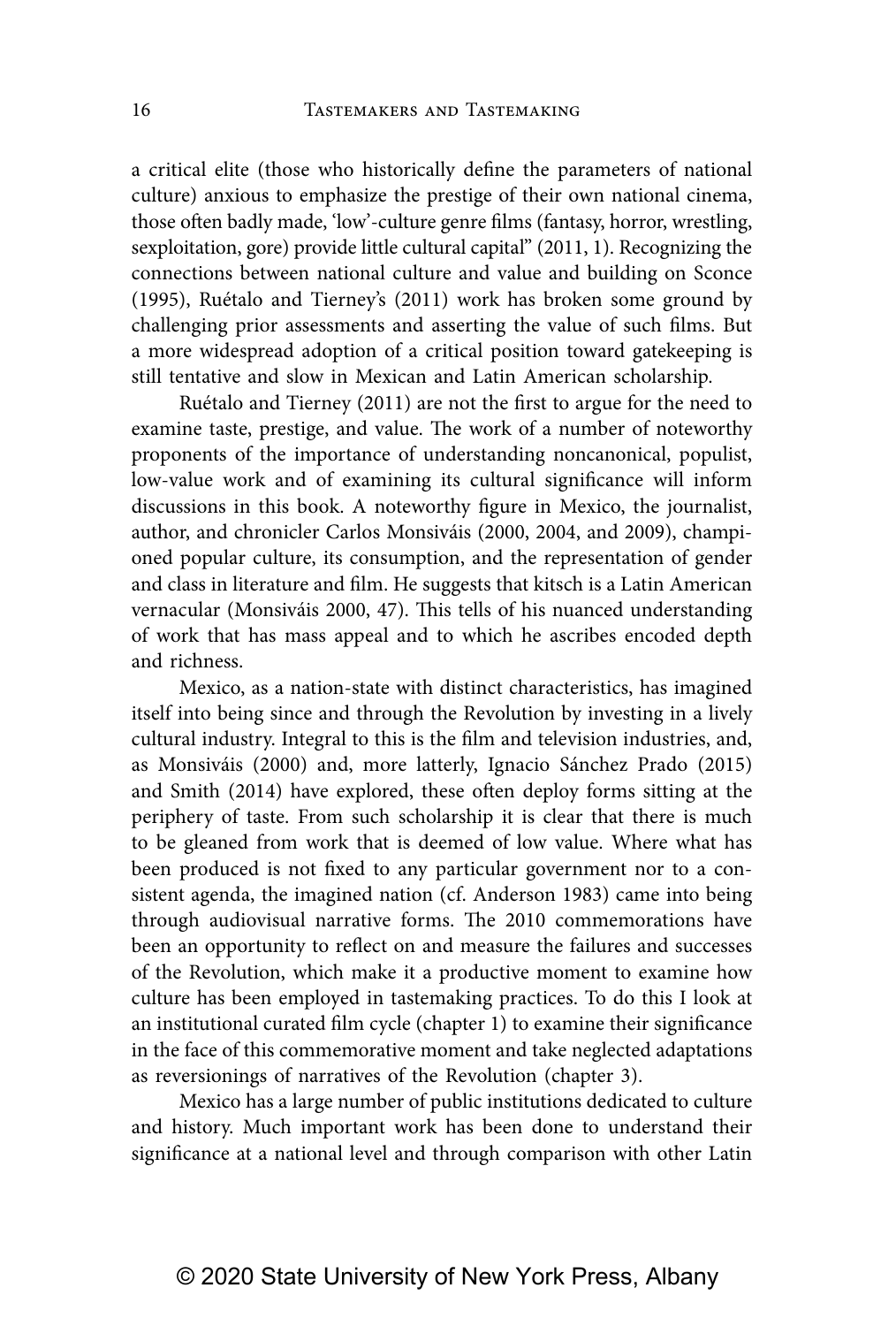American countries. While there can be a privileging of prestige, in this field there is a well-established and vital thread of cross-disciplinary research working against rigid categorizations of taste and value. In particular, two notable scholars, Claudio Lomnitz-Adler (1993) and Nestor García-Canclini (1995), have examined the relationship between popular culture and the ways institutions manage articulations of Mexican modernity and nationalism. Lomnitz-Adler (1993) is most interested in the nation as a necessary but tentative category that requires a nuanced understanding. Through his unpacking of top-down articulations that imagine a nation stratified by race and gender, Lomnitz-Adler proposes a new way into understanding the nation as "intimate culture" that is "real, regionally differentiated manifestations of class culture" (1993, 28). The intimate is grounded in intersectionality and rearticulated through lived experiences. Such analysis counters any clear sense that cultural understandings are dictated by a set of institutions, rather that they are a question of negotiation. A single tastemaker does not decide how culture is consumed but is a node in this intimate culture. With a similar focus on consumption and experience, García-Canclini (1995, 5) has championed popular cultures and articulates top-down and bottom-up forms of cultural production that are consumed using "unstable, diverse strategies" by subjects who are simultaneously traditional, modern, and postmodern. Like García-Canclini (1995) and the television and media scholar Martín-Barbero (1987), I use the popular as a broad definitional category that includes a range of public and private actors and institutions and the work that they create, produce, and consume. García-Canclini (1995) has argued that institutions and cultural agents are integral to the construction of value in Mexico, which is tied to how the nation is articulated and inscribed.

*Tastemakers and Tastemaking: Mexico and Curated Screen Violence* builds on this work and analyzes how such institutions play a significant part in the imagined nation, thereby becoming tastemakers. At marked moments, when culture becomes ritualized through commemoration, the "conservation and celebration of the patrimony, its knowledge and its use is basically a visual operation" (García-Canclini 1995, 118) understood through mediated versions. As a consequence, film, television, and related media cultures are helpful ways into comprehending the nation through tastemaking; conversely, tastemaking operates as a means of understanding the nation through the creation and curation of film and television.

There is a recurrent demand for subjectivity, agency, and an ethical approach to the representation of violence in scholarship about mediatized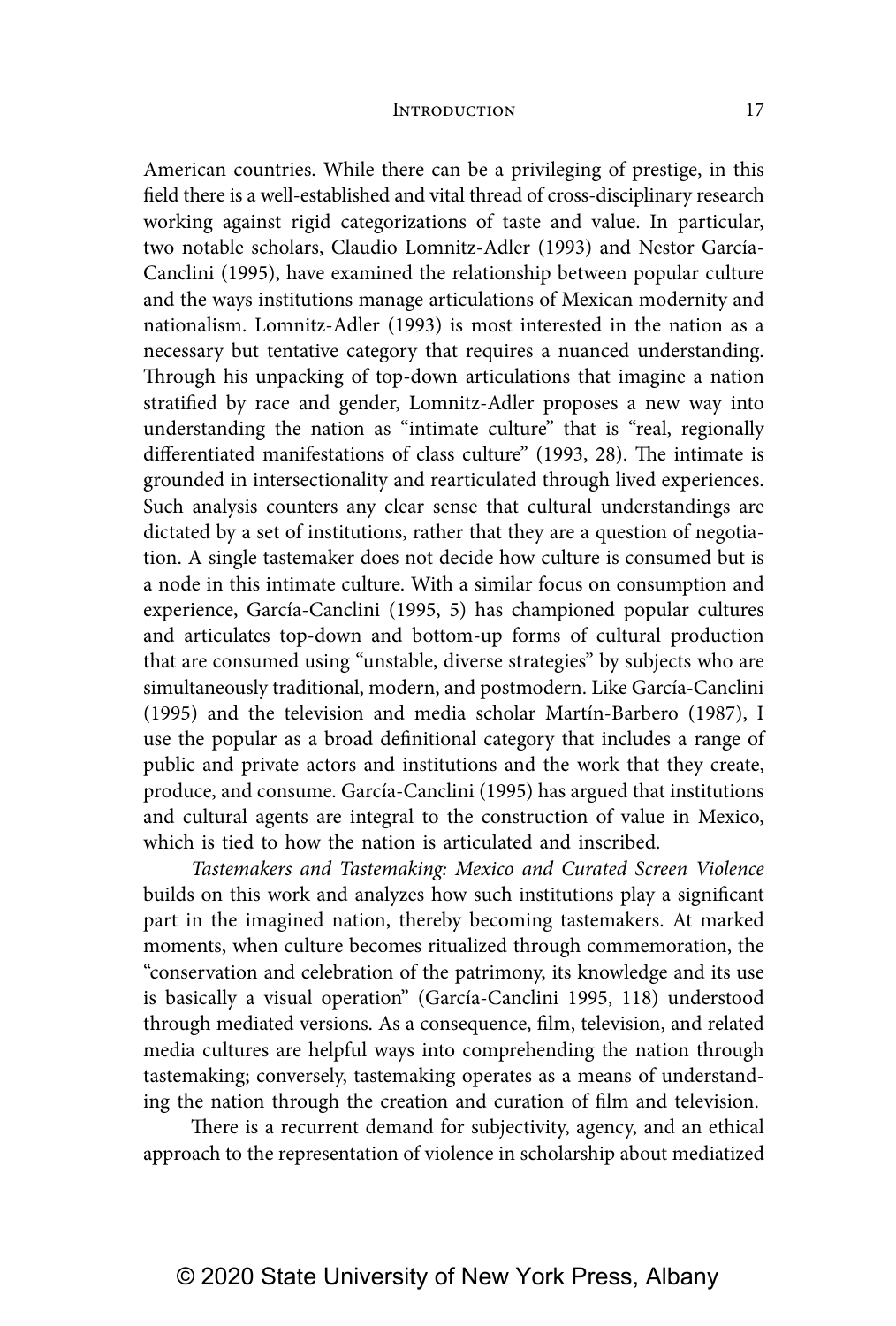violence. Taste does not recur as an overt concern, but it is implicit in much of the writing because of the inherently excessive nature of violence as spectacle. In turn, excess is one of the recurrent features of "bad" taste, and yet specularized violence is often highly revered. Violence bears comparison with the realm of kitsch, where knowing what is a "good" or "bad" spectacle is a marker of taste. Tastemaking as a paradigm, and as an analysis of an enactment of taste, sidesteps binary conclusions. For too long the canon of violent films analyzed have been shaped by a singular form of screen violence. Taking on ethical approaches imbued with an intersectional awareness invites reflections on taste as enacted by tastemakers.

### Gendered Tastemaking: Intersectional Situatedness

Like Valencia (2018), my theorization of violence draws on intersectional feminisms informed by the challenges to European and US feminisms proposed by postcolonial theorists. This results in an acknowledgment of "geopolitically-situated systems of knowledge" and recognizes that these pluralized feminisms should be understood "as responses to [the] specific contexts in which they develop" (Valencia 2018, 9). Writing in the firstperson plural, Valencia (2018) asserts a pluralistic, reflective, questioning, situated, and intersectional approach. These demands resonate with Butler's framing of war and its victims and foreground subjectivity, agency, and the question of how lives are valued. As I do not live in any of the locales I discuss, my perspective is as an outsider looking in, which makes the first person singular more appropriate. While acknowledging this outsider status, I aim to understand these works as situated interventions into global discursive and aesthetic patterns. Tastemaking violence involves thinking about how lives are valued through culture and its curation, recognizing that some lives—male, female, and gender nonconforming—are more vulnerable in this regard than others. My assessments of tastemakers and tastemaking practices keeps to the fore the understanding of Sobchack (1984), Sontag (2003), Butler (2009), and Valencia (2018) of how victims of violence should be given agency and be grievable. Discussions of agency—whether that of victim or perpetrator—are central to my analysis and are the focus of discussions in chapters 2 and 4.

Gender is a determining factor in how audiences are conceived. Women-centered stories are assumed to be of primary interest to women,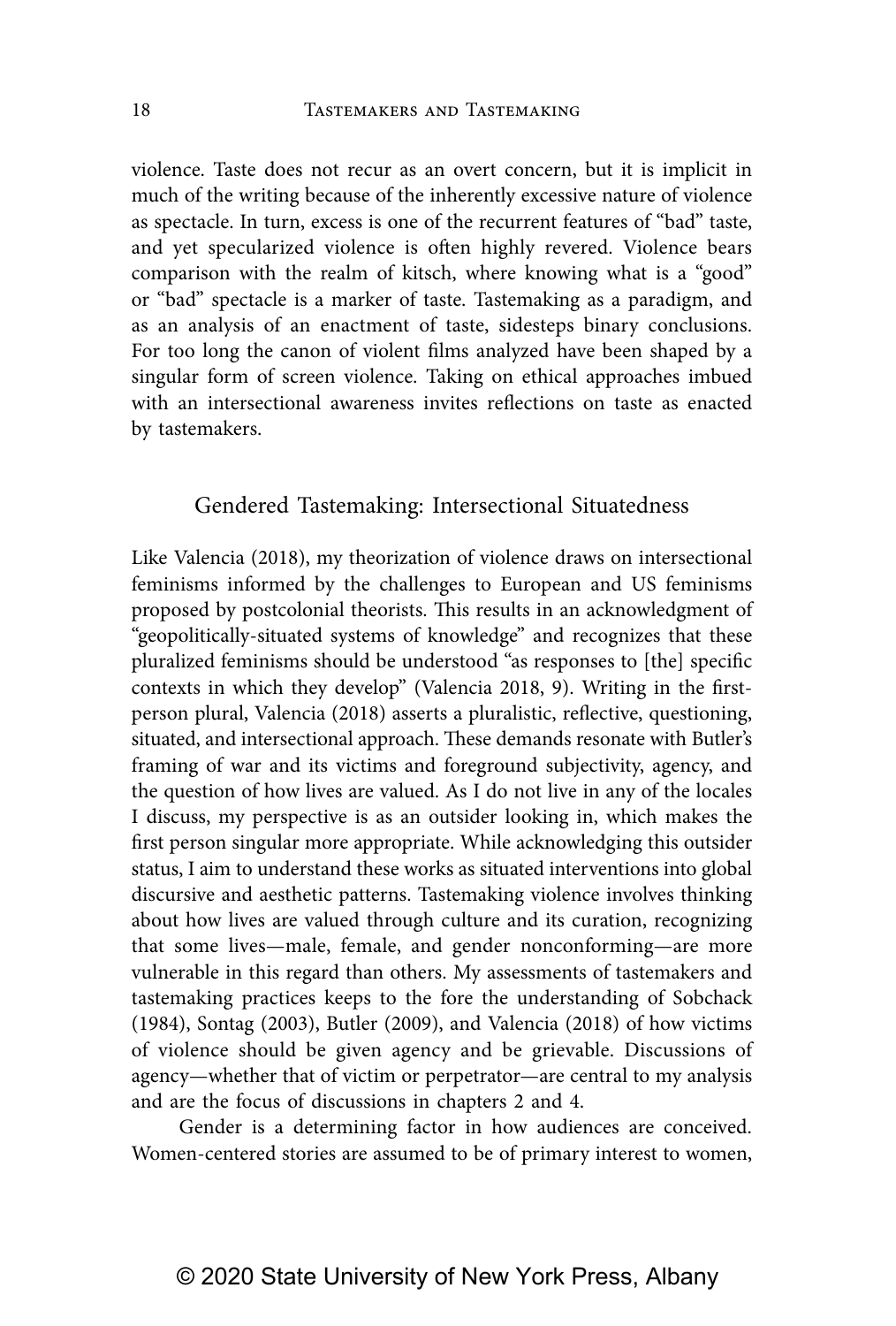thus narrowing how they are curated, marketed, and evaluated, whereas male-centered narratives are presumed to be universal. These assumptions come with presuppositions of their value that are further marked when attached to certain generic conventions, star persona, or media. Within this framing, it is easy to ignore masculinity and to read mentions of gender as coterminous with women or those who struggle with normative codes and presentational selfhood. To be male is to struggle with a series of suppositions and traditions that can limit at the same time that they provide privileges and access to certain fields of production. When discussing violence, masculinity is often established through heteronormative codes of strength, domination, skill, and responsibility for home and nation. These are heavy burdens and to be found in select individuals who are often idealized, or sometimes to be feared because their inherent violence can be excessive and needs to be contained.

Violence enacted by and on a gendered body is highly codified on-screen. Sometimes, gender-based violence is an overt concern of the films and television series I examine in this book; at other times, it is so naturalized as to be rendered invisible. Violent women or violence against women is differently understood than violence by men on other men. Central to my analysis is how gendered bodies conform to or deviate from standardized conceptualizations of violence as a person who enacts or has violence inflicted upon them. But, above all, I am concerned with the tastemaking practices that determine whose bodies are valued as grievable when violence is central to the narrative. This is strongly inflected by gender, but also by multiple other intersectional concerns such as class and race, as I will discuss. It also bears noting that the representations of violence I discuss in the following chapters are often quite disturbing. In writing about them, I have chosen to use an intentionally clinical tone, not to diminish the awfulness of the crimes being represented or the historical realities to which they refer. Rather, I mean to focus attention on the filmmakers' techniques in screening these crimes and how they engage practices of tastemaking.

Linked to how gendered bodies are valued is how the culture for and about men and women are valued. Emily Hind (2019) has made this case in relation to literary culture establishing the affiliative, affective, and taste networks that rewards culture by men and overlooks or denigrates culture by women. Despite attempts to upend high/low distinctions through an established pattern of analysis by highly respected scholars and writers' critical reticence with regard to what is deemed low-value culture is still